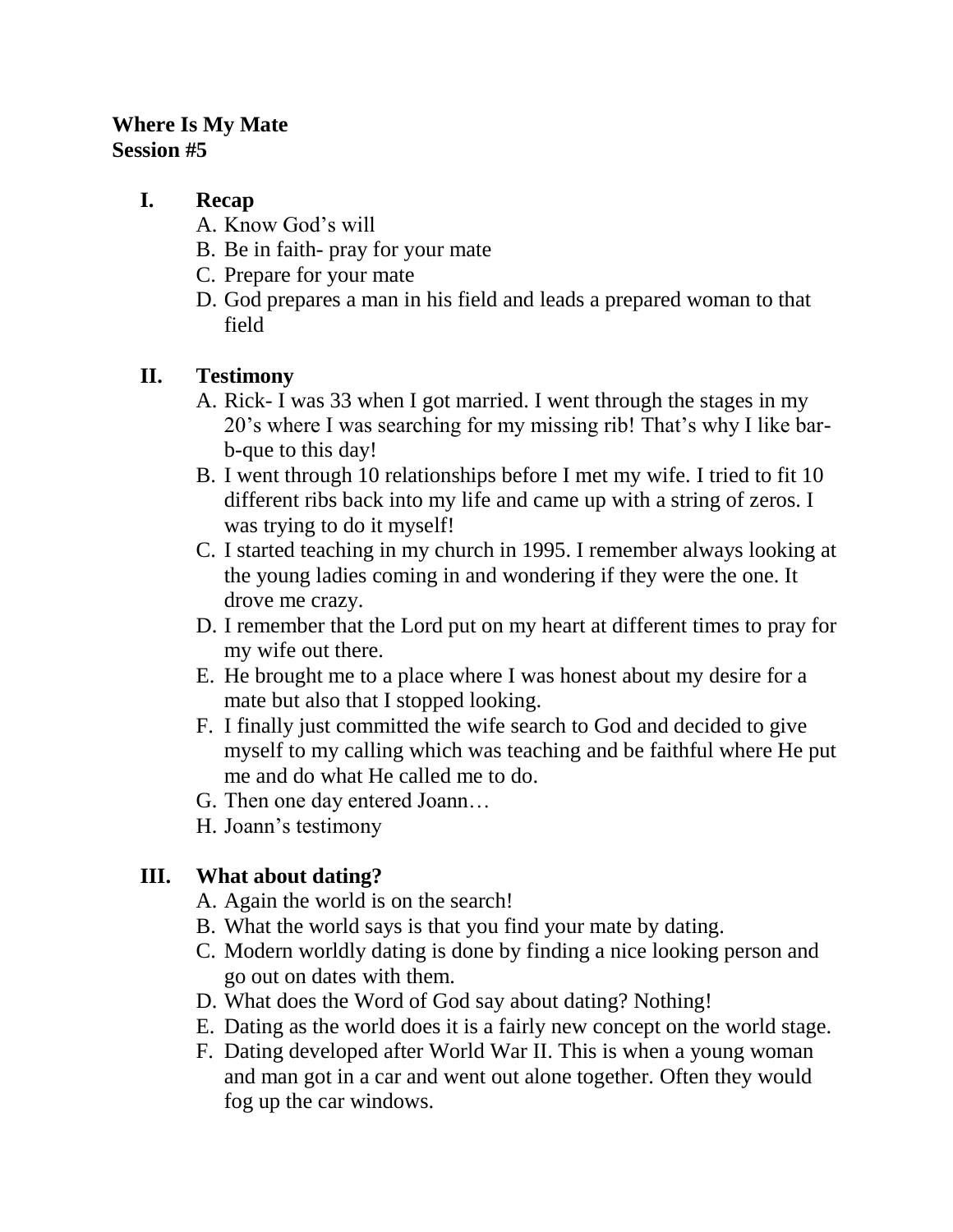- G. Before that time there was no dating as we know it. What took place was courtship.
- H. Courtship took place when a young man called on a young girl and they spent time in an open transparent environment.
- I. In modern dating there is often the three go to's- Go to dinner, go to a movie, and then go to bed. Unfortunately this is often true among Christians.
- J. In modern worldly dating there is a focus on romance from the start. You make sure you look just right, smell just right, and say all the right things.
- K. You ask yourself if you should hold hands on the first date. What about kissing?
- L. Dating today focuses on romantic, emotional, and physical parts of a relationship.
- M.Courtship did not! Because of the supervision that was present in courtship the focus was upon friendship!
- N. **(Amo 3:3) Can two walk together, except they be agreed?**
- O. This verse speaks of friendship. Friendship is where you discover what you have in common with one another. It is the slow discovery of likes, dislikes, values, traits, vision, goals, personal hang-ups, and a host of other things.
- P. What is defective in modern dating is that it largely by passes friendship.
- Q. Dating often moves past the friendship stage or by passes it altogether and focuses on romance and the physical aspects. Once you become physical and romantically involved your eyes begin to glaze over. This is what is called being love drunk! When you are drunk you don't see people in their true light.
- R. Before you get married you need to keep your eyes wide open. When you get married that is the time to shut them!
- S. Am I saying that it is wrong for you to go out alone with the opposite sex? No, but you just need to make sure you focus on the friendship stage of the relationship until you both believe God is calling it to be permanent. Often when you don't know someone very well it is better to group activities. Church activities are great.

### **IV. Friendship**

A. So if I am not to go looking for a mate and I am not supposed to do dating the world's way, then how am I going to ever meet my spouse!